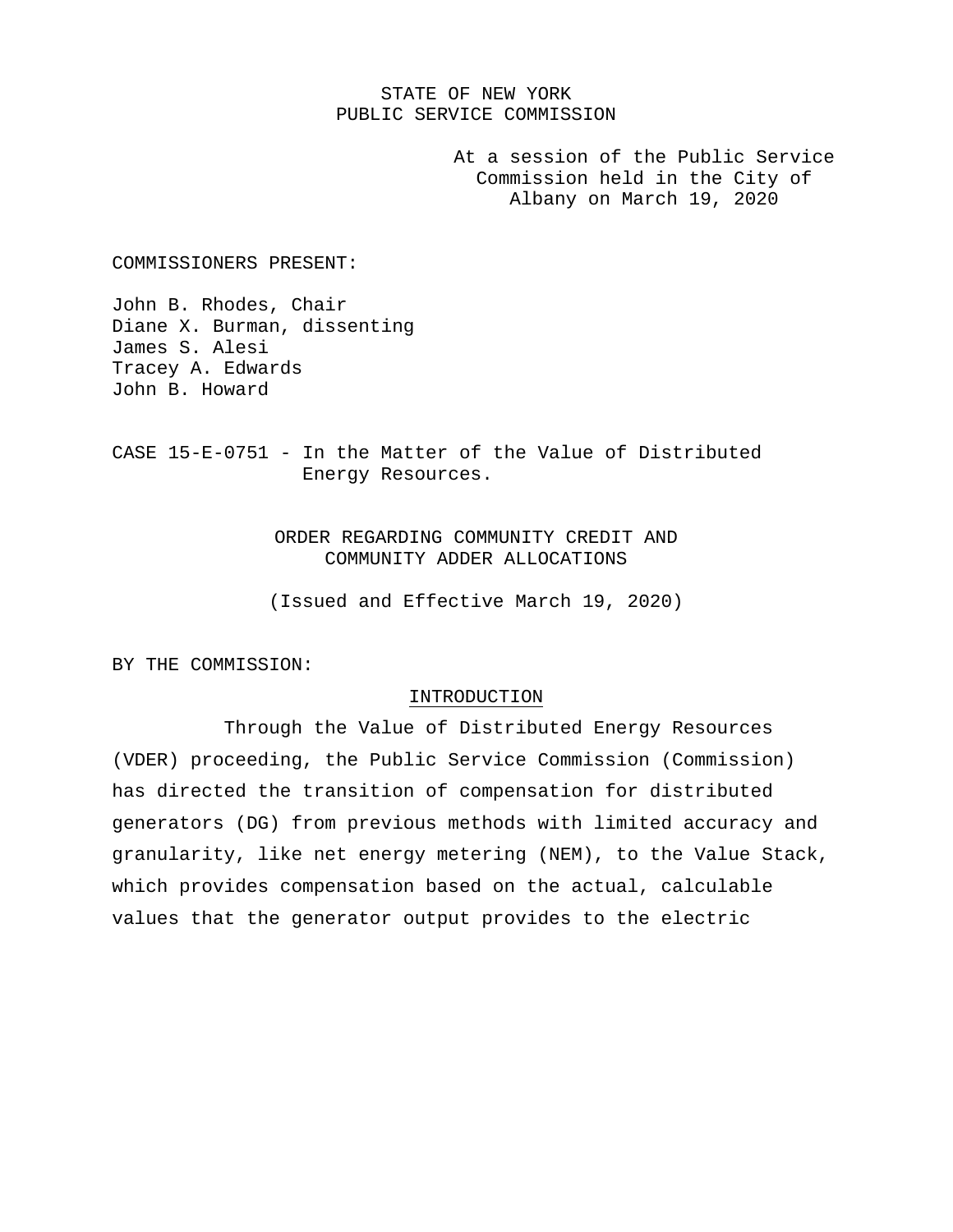system.[1](#page-1-0) On April 18, 2019, the Commission issued the VDER Compensation Order, which modified the calculation and compensation methodology of a number of elements of the Value Stack. $^2$  In particular, it refined the transitional incentives added to the Value Stack for Community Distributed Generation (CDG) projects, making available the Community Credit in the service territories of New York State Electric & Gas Corporation (NYSEG), Niagara Mohawk Power Corporation d/b/a National Grid (National Grid), Rochester Gas and Electric Corporation (RG&E), and Consolidated Edison Company of New York, Inc. (Con Edison). The VDER Compensation Order also made the Community Adder available in the service territories of Central Hudson Gas & Electric Corporation (Central Hudson) and Orange and Rockland Utilities, Inc. (O&R).

On November 1, 2019, the New York State Energy Research and Development Authority (NYSERDA) submitted a Petition (the Petition) requesting that the Commission ensure continued availability of the Community Credit and, as an alternative, the availability of the Community Adder in the National Grid, NYSEG, and RG&E service territories. NYSERDA explained that the capacity allocated to Community Credit in National Grid and NYSEG was almost exhausted and recommended that the Commission open up additional Community Credit availability by reallocating capacity assigned to cancelled

<span id="page-1-0"></span><sup>&</sup>lt;sup>1</sup> Case 15-E-0751, Value of Distributed Energy Resources, Order on Net Energy Metering Transition, Phase One of Value of Distributed Energy Resources, and Related Matters (issued March 9, 2017) (VDER Transition Order); Order on Phase One Value of Distributed Energy Resources Implementation Proposals, Cost Mitigation Issues, and Related Matters (issued September 14, 2017) (VDER Implementation Order).

<span id="page-1-1"></span><sup>2</sup> Case 15-E-0751, supra, Order Regarding Value Stack Compensation (issued April 18, 2019) (VDER Compensation Order).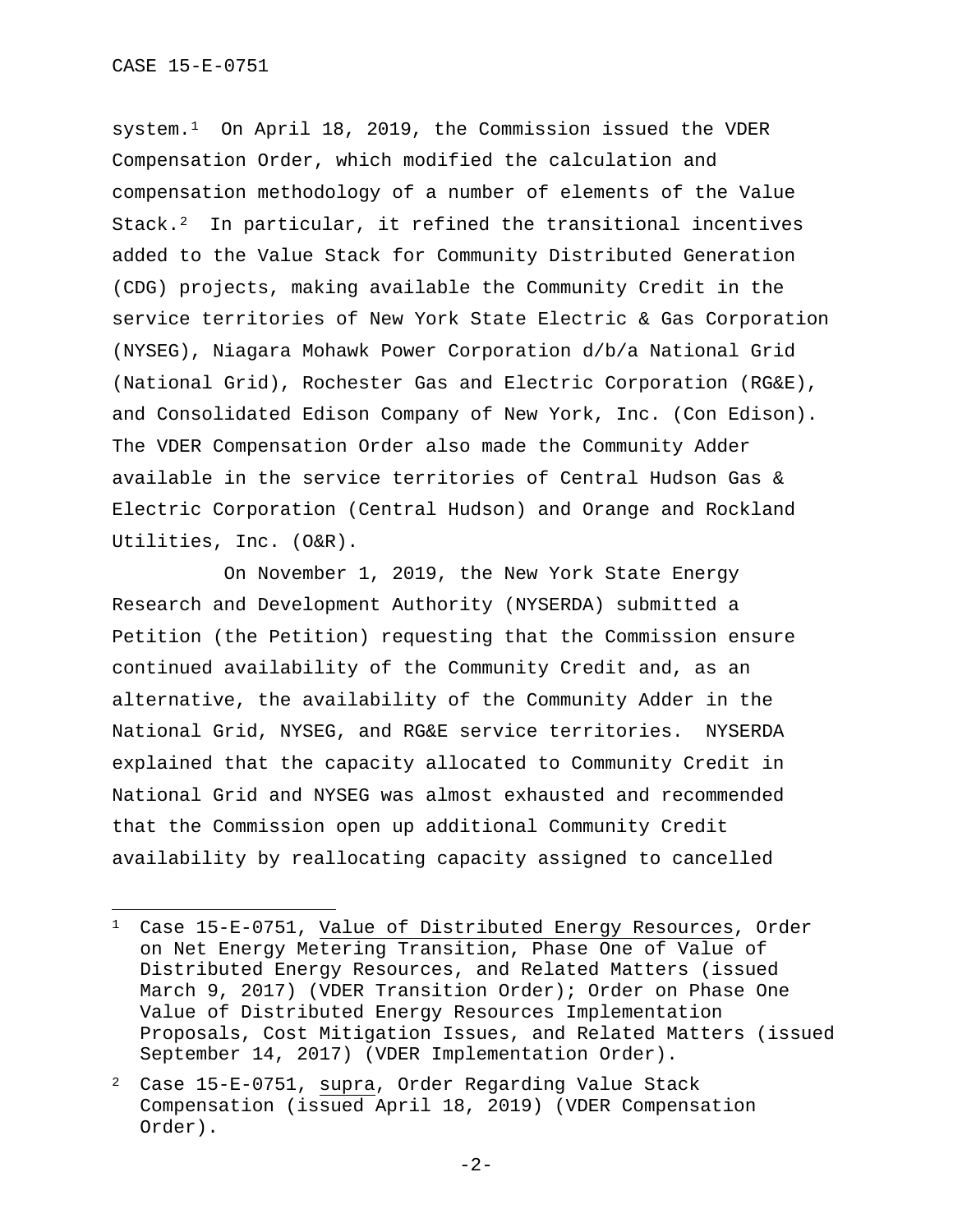projects and authorize NYSERDA to pay a Community Adder to projects in those service territories once the Community Credit was fully exhausted.

In this Order, the Commission grants the Petition in part, with modifications. National Grid, NYSEG, and RGE are directed to reallocate capacity from closed tranches where available capacity remained due to projects being cancelled since the issuance of the VDER Compensation Order, and to assign that capacity to a new Community Credit Tranche with compensation at 2 cents per kWh. Furthermore, those utilities shall continue to reallocate capacity to this new Tranche for the next six months when there are cancellations of projects that have received a Market Transition Credit (MTC) or Community Credit allocation. NYSERDA's request for authorization to provide a Community Adder in those service territories once the Community Credit capacity is fully exhausted is deferred until the Commission has an opportunity to consider NYSERDA's Petition Requesting Additional NY-Sun Program Funding and Extension of Program Through  $2025,$ <sup>[3](#page-2-0)</sup> where future incentives and compensation for CDG and other distributed solar projects can be considered holistically.

### BACKGROUND

The VDER Transition Order directed the transition of compensation for eligible Distributed Energy Resources (DERs) from NEM to the Value Stack for various rate classes and project types. The Value Stack is a methodology that bases compensation

<span id="page-2-0"></span><sup>3</sup> Case 19-E-0735, Petition of New York State Energy Research and Development Requesting Additional NY-Sun Program Funding and Extension of Program Through 2025, Petition of New York State Energy Research and Development Requesting Additional NY-Sun Program Funding and Extension of Program Through 2025 (filed November 25, 2019) (NY-Sun Expansion Petition).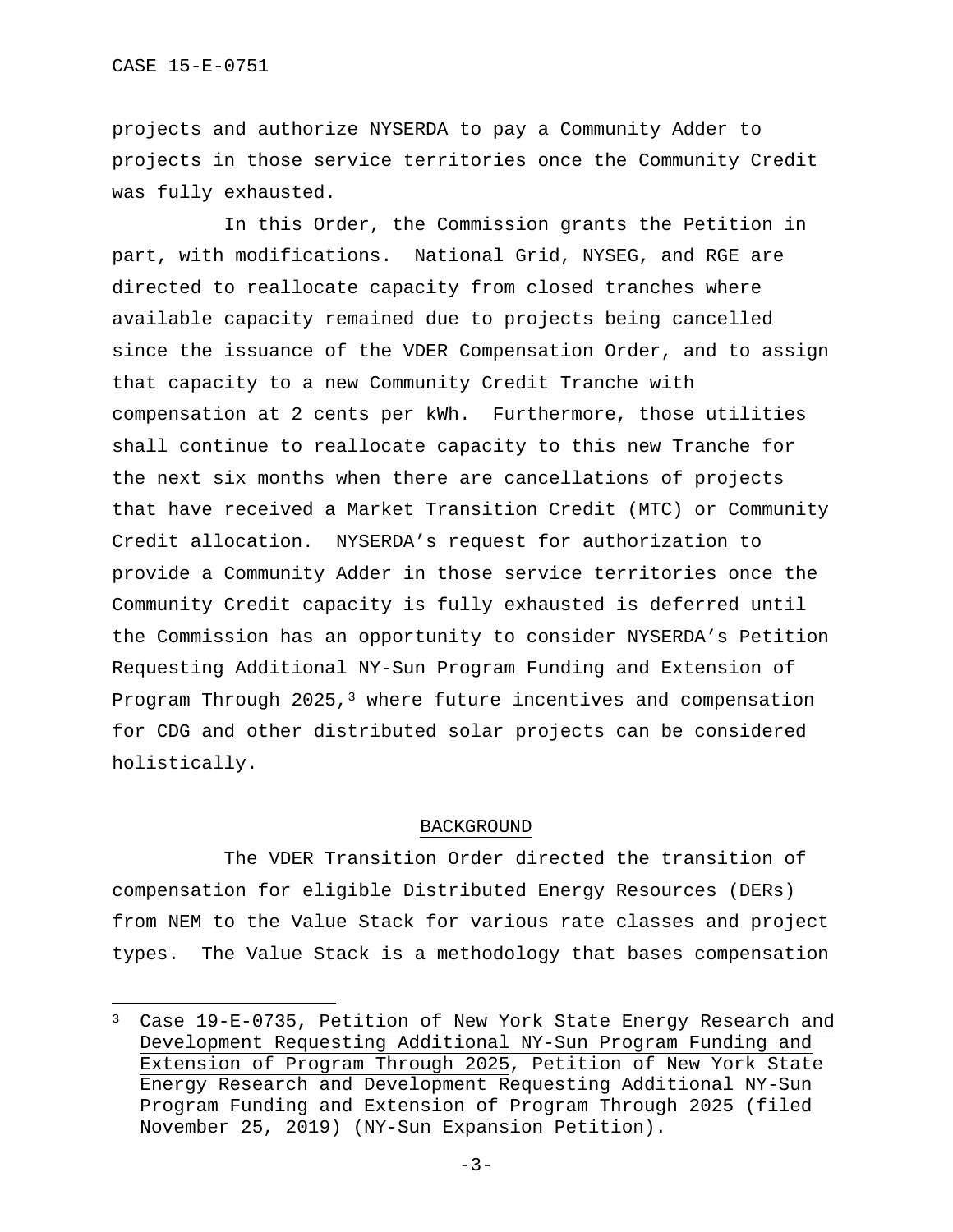on the actual, calculable benefits that DERs create. DERs subject to the Value Stack receive compensation for the energy they inject into the utility system according to a set of values that are calculated based on the utility costs they offset, including: Energy Value, based on the energy commodity purchase requirements offset by each kilowatt-hour (kWh) injected; Capacity Value, based on the Installed Capacity (ICAP) purchase requirements offset by injections; Environmental Value, based on the Renewable Energy Credit (REC) compliance cost offset by each kWh injected; Demand Reduction Value (DRV), based on the distribution costs offset by injections, averaged across the utility's service territory; and, Locational System Relief Value (LSRV), available only in locations that the utility has identified as having needs that can be addressed by DERs, and based on the higher, specific distribution costs offset by injections in that area.

The VDER Transition Order also established a number of transitional mechanisms to moderate the changeover from NEM to the Value Stack for various customer classes and project types, including Phase One NEM, which is a limited continuation of NEMstyle compensation, and the MTC, which is an adder to the Value Stack for mass market customers participating in CDG projects designed to make Value Stack compensation approach the previous level of compensation under NEM.

The VDER Compensation Order modified the calculation and compensation methodology of a number of elements of the Value Stack. Specifically, inter alia, it replaced the MTC for new projects in certain utility territories with the Community Credit. The Community Credit is, like the MTC, a per kWh adder to the Value Stack for CDG members; unlike the MTC, it is not limited to only mass market customers but instead goes to all CDG members. In addition, while customers receiving the MTC do

 $-4-$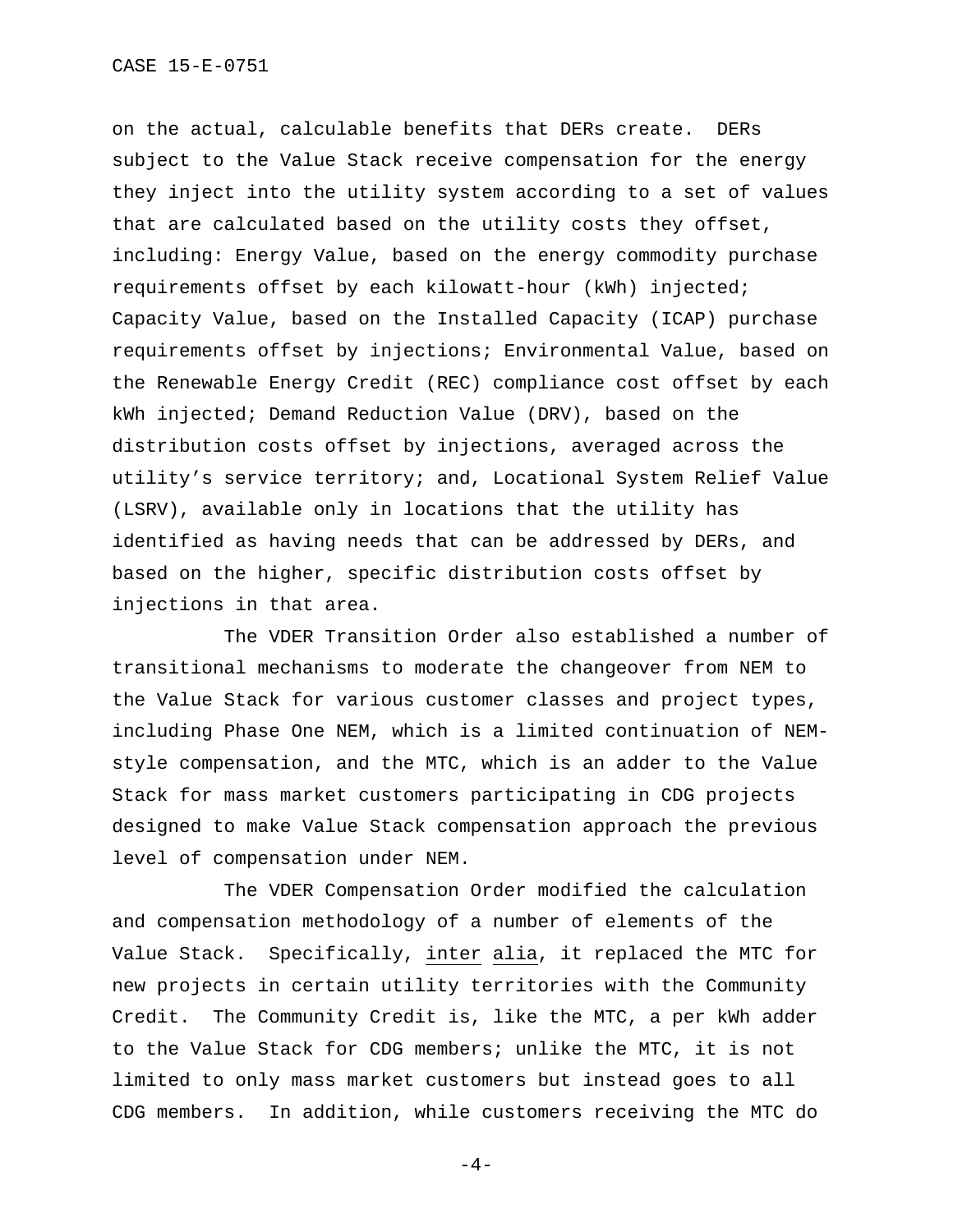not receive the DRV, customers who receive the Community Credit do also receive the DRV.

The MTC applies to mass market subscribers of CDG projects in Tranches 1-4 in all electric utility service territories.[4](#page-4-0) The Community Credit applies to all subscribers of CDG projects in the Community Credit Tranche in the Con Edison, National Grid, NYSEG, and RG&E service territories.<sup>[5](#page-4-1)</sup> The MTC and Community Credit are intended as transitional mechanisms to moderate the changeover from NEM to the Value Stack for various customer classes and project types, and to maintain an annual net revenue impact of less than 2% in order to limit the potential cost shift to nonparticipating ratepayers.

The Commission directed the utilities to calculate the 2% revenue impact target based on the assumed output of a solar generator, and established capacity-based Tranches for the MTC and Community Credit that were consistent with this 2% revenue impact target.[6](#page-4-2) Specifically, the VDER Transition established the sizes of Tranche  $0/1$ , Tranche 2, and Tranche 3; a subsequent order established the size of Tranche 4 in Central Hudson and O&R;[7](#page-4-3) and the VDER Compensation Order closed the existing Tranches in Con Edison, National Grid, NYSEG, and RG&E and created a Community Credit Tranche in each of their territories based on their respective remaining capacity, including capacity originally allocated to projects that became unused when those

<span id="page-4-0"></span><sup>4</sup> Case 15-E-0751, supra, VDER Transition Order.

<span id="page-4-1"></span><sup>5</sup> Case 15-E-0751, supra, VDER Compensation Order.

<span id="page-4-2"></span><sup>6</sup> Case 15-E-0751, supra, VDER Transition Order, pp. 126-127; VDER Compensation Order, pp. 25-27.

<span id="page-4-3"></span><sup>7</sup> Case 15-E\_0751, supra, Order Regarding Compensation of Community Distributed Generation Projects (issued January 18, 2018).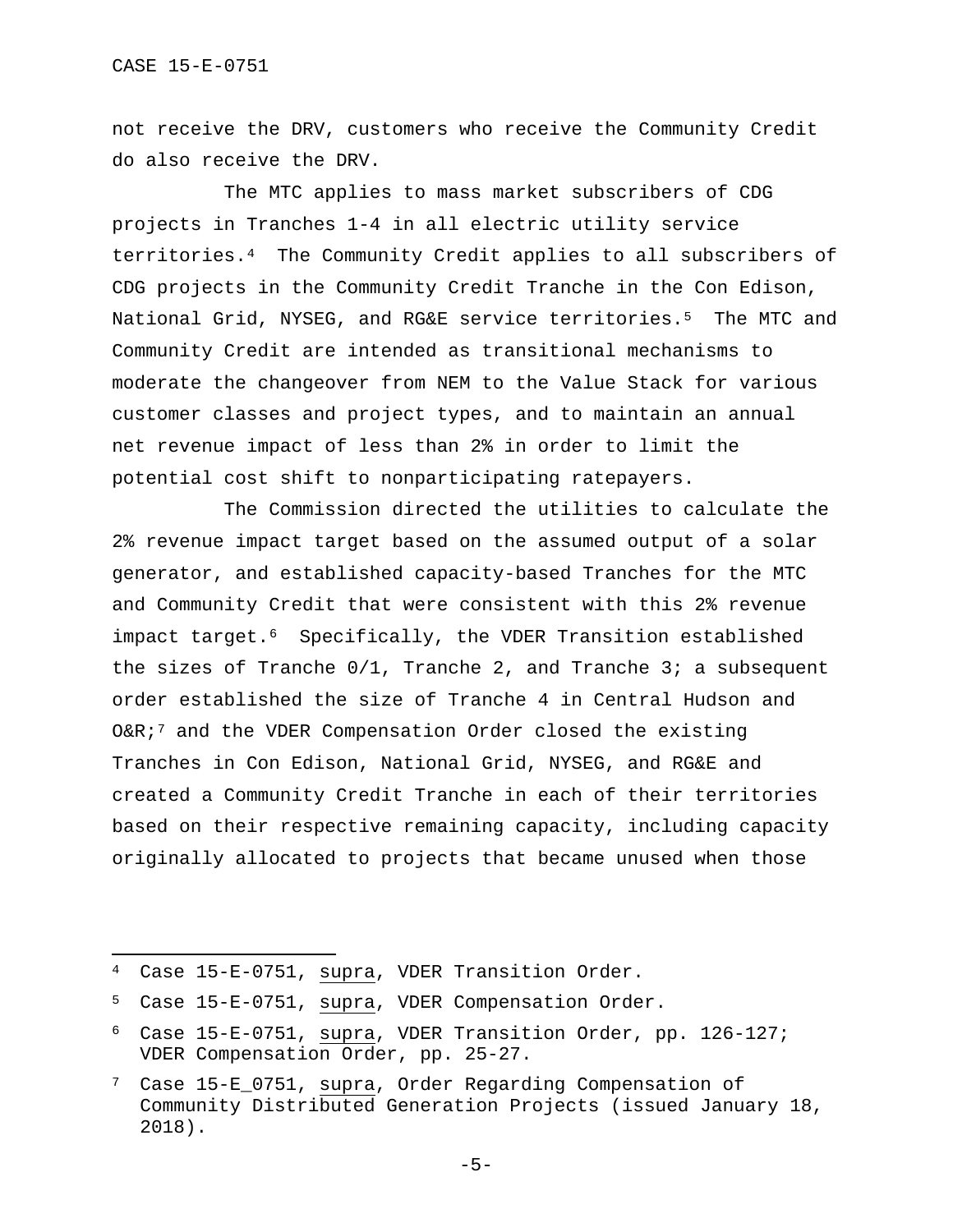projects were cancelled. A project is assigned a Tranche position in the available Tranche at the time it qualifies.[8](#page-5-0)

The Commission directed that, if a project that qualified for the Community Credit Tranche was later cancelled, its capacity be returned to the Community Credit Tranche as available capacity, as long as the Community Credit Tranche had not been fully exhausted at that time. However, the Commission directed that capacity related to cancellations in Tranche 0/1, Tranche 2, and Tranche 3 after the issuance of the VDER Compensation Order, as well as cancellations in the Community Credit Tranche after its closure, not be reallocated. Rather, the Commission stated that it would monitor such cancellations and would later consider the use of excess capacity created.

The Community Adder was also established in the VDER Compensation Order. The Community Adder is an upfront incentive paid to eligible projects by NYSERDA in addition to other applicable NYSERDA incentives, intended to replace the MTC. The VDER Compensation Order established the Community Adder in O&R and Central Hudson, where no Community Credit Tranches were created as the MTC Tranches had used up all available capacity. The Community Adder for these territories was set at a level intended to approximately equal the Net Present Value of the Community Credit in the National Grid, NYSEG, and RG&E service territories. The VDER Compensation Order explained that as Community Credit availability is exhausted and to the extent that above-Value-Stack compensation continues to be needed to ensure robust development of CDG projects, it would be appropriate to consider extending the Community Adder to

<span id="page-5-0"></span><sup>8</sup> A project "qualifies" when it meets the standard for placement in a Tranche; that is, when it has a payment made for 25% of its interconnection costs or has its Standard Interconnection Contract executed if no such payment is required.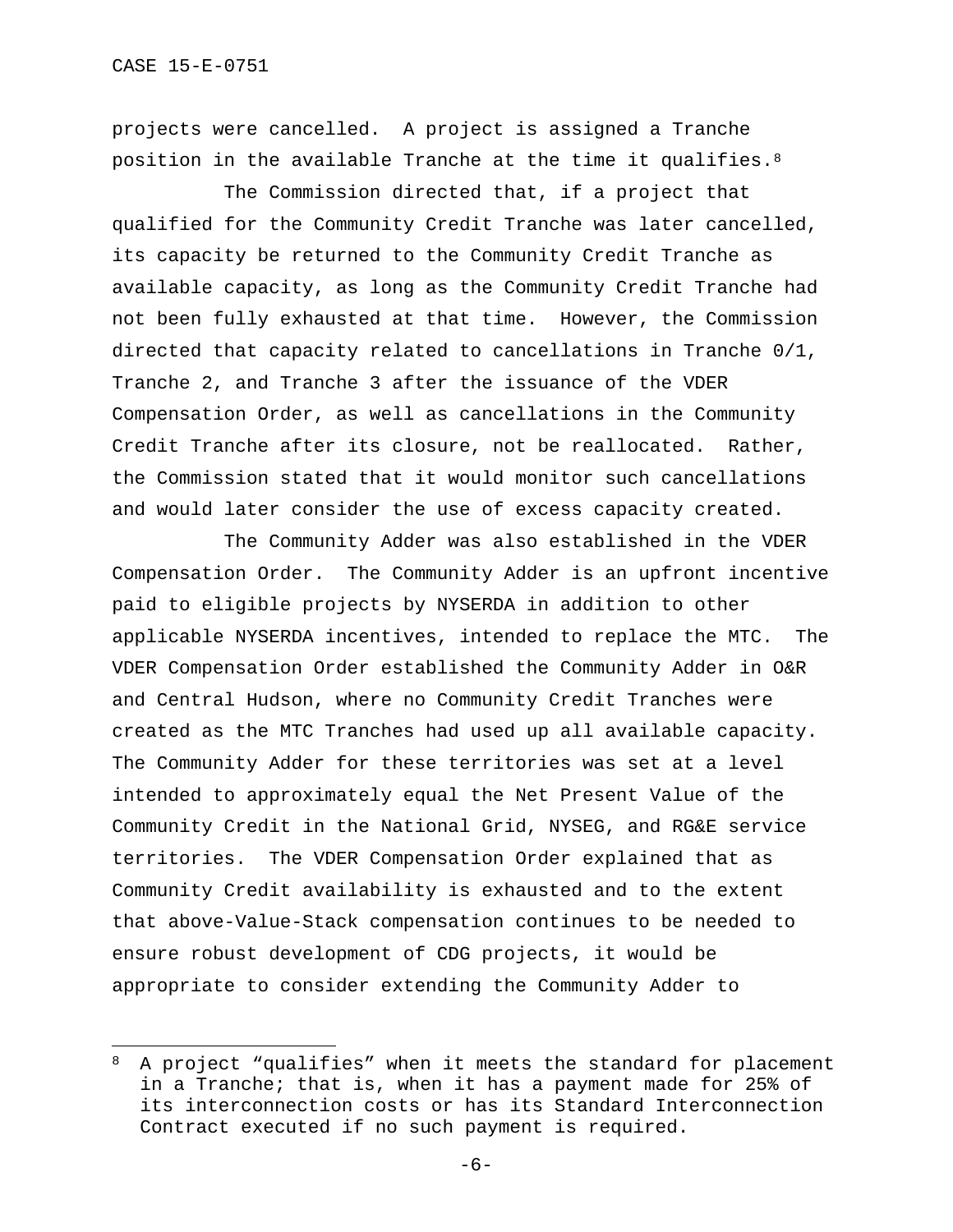projects in other utility territories not receiving an MTC or Community Credit, as well as to extend its availability in Central Hudson and O&R.

## THE PETITION

In the Petition, NYSERDA explains that the VDER Compensation Order has driven robust development, particularly in the National Grid and NYSEG territories, such that the Community Credit Tranches in those territories were almost exhausted. NYSERDA states that the incentives provided by the Community Credit continue to be necessary for robust CDG development in New York without market disruption. NYSERDA notes that some projects in MTC Tranches were cancelled since the issuance of the VDER Compensation Order, resulting in additional empty capacity. NYSERDA recommends that the Commission direct that such empty capacity be reallocated to new Community Credit Tranches at National Grid, NYSEG, and RG&E valued at \$0.02 per kWh, a step down from the \$0.0225 per kWh level of the Community Credit authorized in the VDER Compensation Order, reflecting the continued reductions in solar and CDG costs.

NYSERDA also requests that, to avoid market uncertainty or disruption following the exhaustion of this new Tranche, the Commission authorize NYSERDA to provide a Community Adder to CDG projects in National Grid, NYSEG, and RG&E not receiving an MTC or Community Credit. NYSERDA recommends that the Community Adder be set at \$0.18 per Watt DC and be funded using up to \$35 million of currently uncommitted NY-Sun funds. NYSERDA notes that it is preparing a further filing that will request additional funding as part of a comprehensive expansion of the NY-Sun Program to achieve the State's 6 GW solar deployment target.

-7-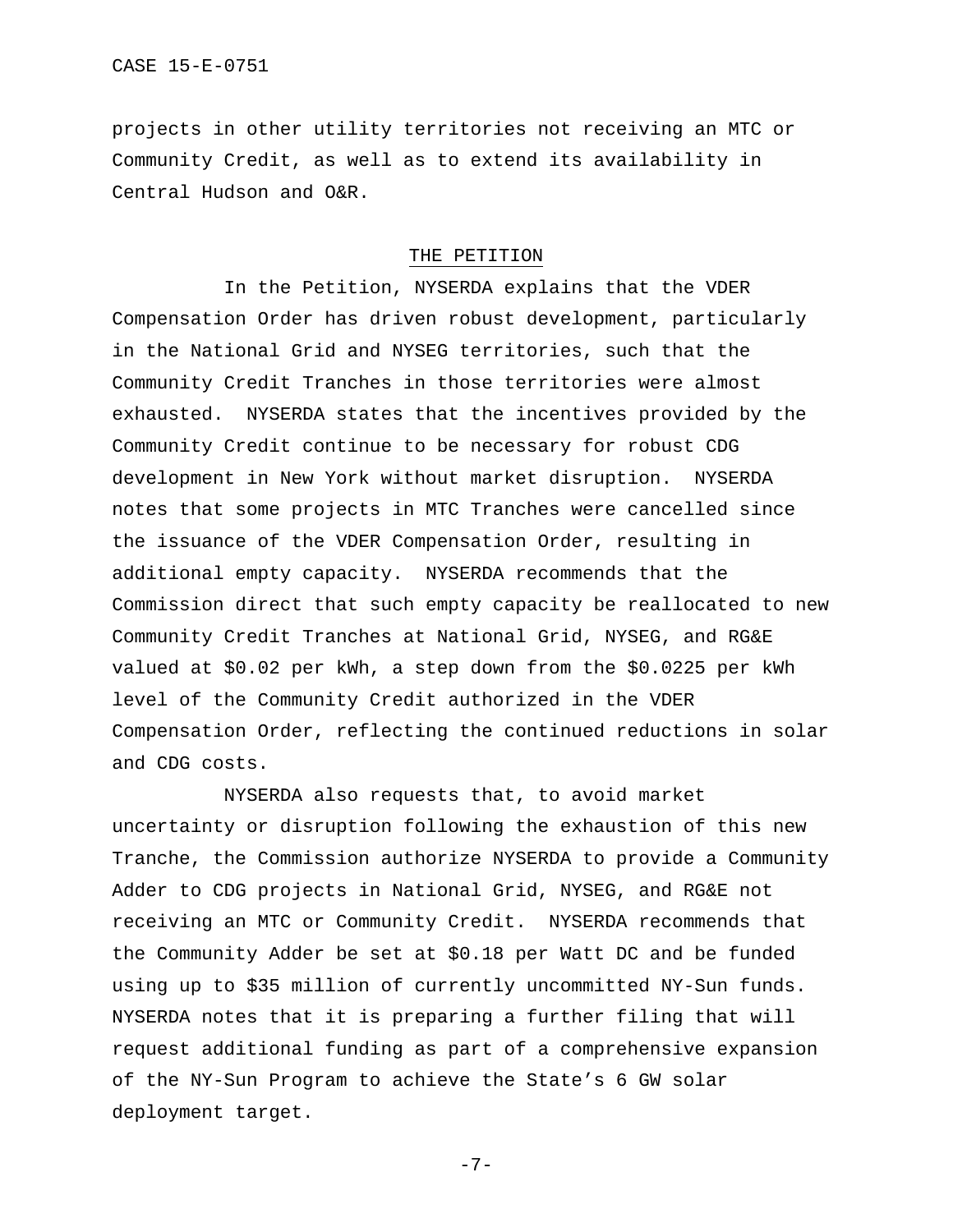## NOTICE OF PROPOSED RULE MAKING

Pursuant to the State Administrative Procedure Act (SAPA) §202(1), a Notice of Proposed Rulemaking (Notice) was published in the State Register on November 20, 2019 [SAPA No. 15-E-0751SP30]. The time for submission of comments pursuant to the Notice expired on January 21, 2020. The comments received, which include those from the Indicated Utilities, $9$  the Clean Energy Parties (CEPs),  $10$  and Borrego Solar Systems, Inc. (Borrego), are addressed below.

#### COMMENTS

The Indicated Utilities oppose the reallocation of unused capacity into a new Community Credit Tranche. They argue that this reallocation would result in larger total capacity than anticipated in the VDER Transition Order and VDER Compensation Order and therefore would result in a net revenue impact above the 2% target. They also argue that it would be contrary to the Commission's prior statements regarding the reopening of closed Tranches. However, the Indicated Utilities support NYSERDA's request for authorization to support projects not receiving a Community Credit with a Community Adder funded by NY-Sun.

CEPs support NYSERDA's proposals in spirit but suggest certain modifications. With respect to the reallocation of cancelled capacity to a new Community Credit Tranche, CEPs support the proposed reallocation. CEPs note that they do not

<span id="page-7-0"></span><sup>9</sup> For the purposes of this Order, the Indicated Utilities are Central Hudson, Con Edison, NYSEG, O&R, and RG&E. National Grid did not file comments.

<span id="page-7-1"></span><sup>&</sup>lt;sup>10</sup> For the purposes of this Order, the Clean Energy Parties are the Coalition for Community Solar Access, New York Solar Energy Industries Association, and Solar Energy Industries Association.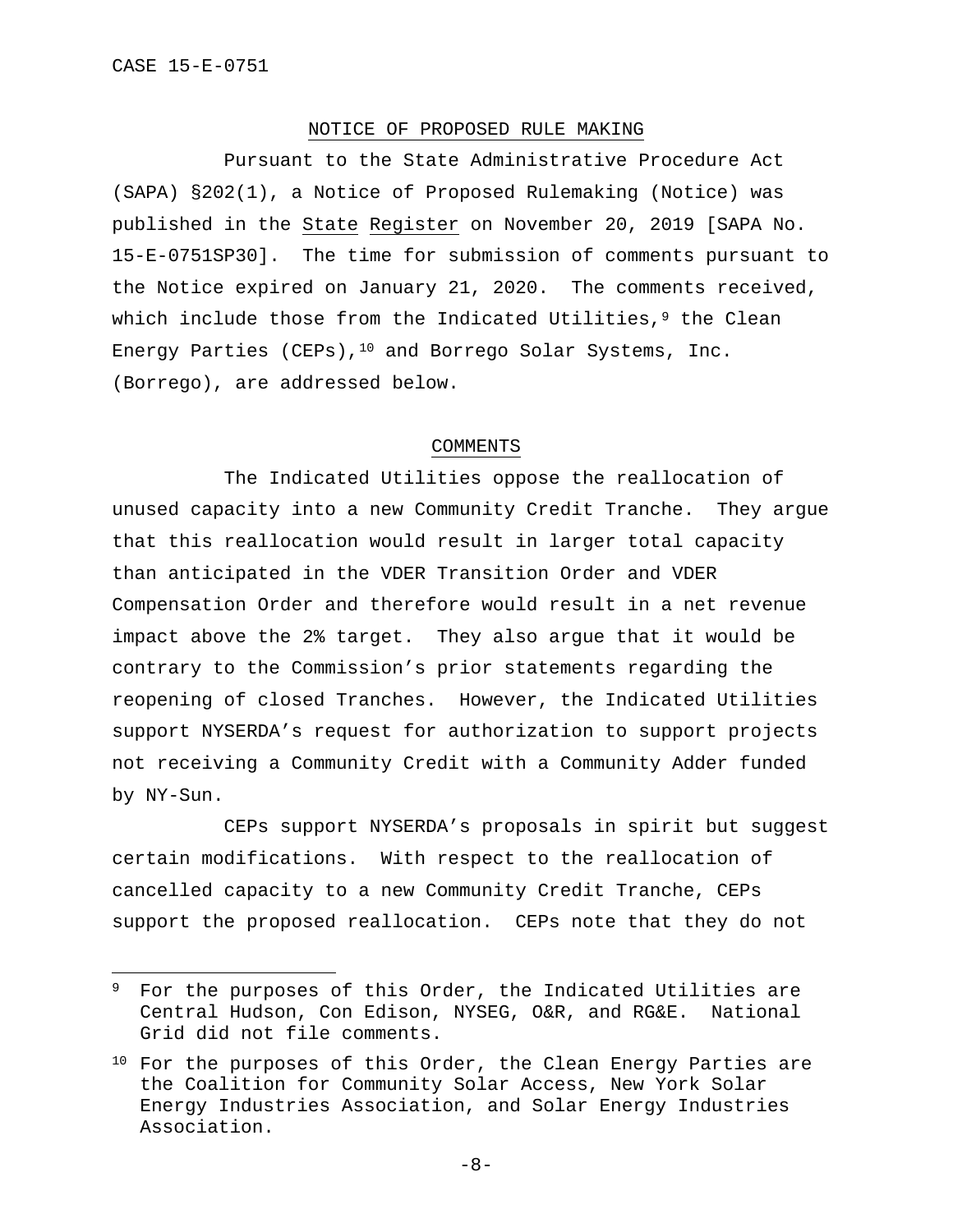oppose the step-down to a \$0.02 per kWh Community Credit but caution against stepping down too quickly. With respect to the Community Adder, CEPs support the availability of a Community Adder but express concern that the \$0.18 per Watt DC level proposed by NYSERDA is too low to support financing of projects developed prior to the implementation of consolidated billing. CEPs state that the \$0.18 per Watt DC Community Adder would be 45% lower than the \$0.0225 per kWh Community Credit. As an alternative to NYSERDA's proposal, CEPs recommend that the Commission ensure that as much capacity as possible is made available in the new Community Credit Tranche and create a bridge Community Adder for National Grid, NYSEG, and RG&E of at least \$0.26 per Watt DC. CEPs also request that the Commission act on the Petition as soon as possible given the exhaustion of existing Tranches in the National Grid and NYSEG service territories.

Borrego supports the comments of the CEPs and also generally supports the Petition, with certain recommended modifications. With respect to a Community Credit reallocation, Borrego supports the Petition and recommends that the Commission take additional action to ensure that nonviable projects are not inappropriately holding MTC or Community Credit capacity. Borrego supports the establishment of a Community Adder but recommends that a time-limited bridge Community Adder be created at \$0.26 per Watt DC to support mature projects.

### LEGAL AUTHORITY

As described in the VDER Transition Order, the Commission has the authority to direct the treatment of DER by electric corporations pursuant to, inter alia, PSL §§ 5(2),  $66(1)$ ,  $66(2)$ , and  $66(3)$ . Pursuant to the PSL, the Commission determines what treatment will result in the provision of safe

-9-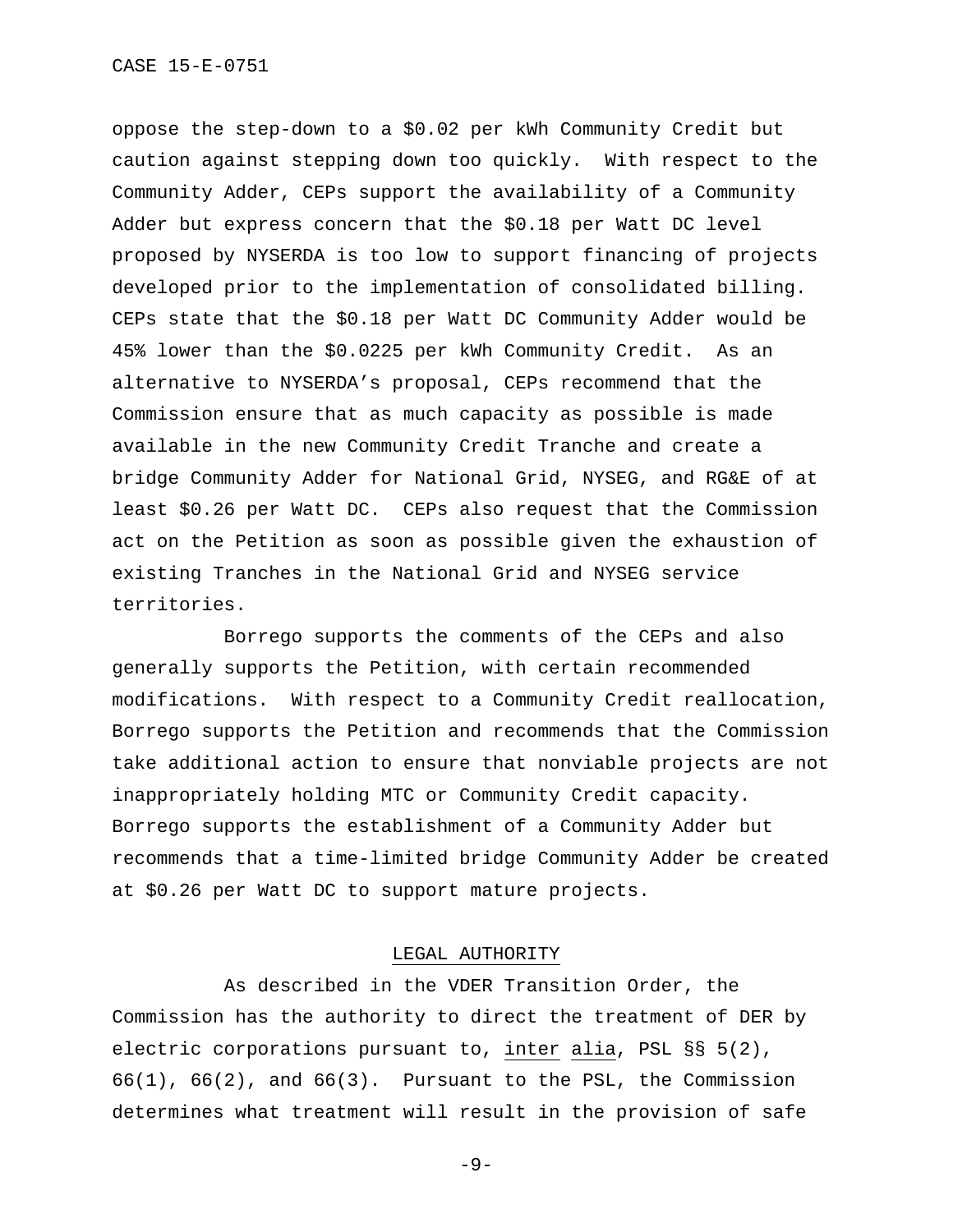and adequate service at just and reasonable rates consistent with the public interest.

## DISCUSSION AND CONCLUSION

The Commission grants NYSERDA's request that the MTC or Community Credit Tranche capacity allocated to projects that were later cancelled be used to create a new Community Credit Tranche 2 with a compensation level of \$.02 per kWh at National Grid, NYSEG, and RG&E. This new Tranche should be sized to maintain the approximate total capacity allocated to MTC and Community Tranches at each utility at the level authorized in the VDER Compensation Order. Those total capacity numbers, slightly modified to avoid fractional Tranche sizes and ensure that the 2% net revenue impact limit is adhered to, is 620 MW for National Grid, 381 MW for NYSEG, and 150 MW for RG&E. The size of Community Credit Tranche 2 should be equal to that total capacity allocation minus the capacity of active projects in all other Tranches, as well as any remaining available capacity in Community Credit Tranche 1. For example, for National Grid, currently available data shows 68 MW allocated to active projects in MTC Tranche 0/1 and 521 MW allocated to active projects in Community Credit Tranche 1, with no remaining available capacity in Community Credit Tranche 1; based on those numbers, Community Credit Tranche 2 would be sized at 31 MW.

However, unlike the other Tranches, Community Credit Tranche 2 is not being fixed to a specific size at each utility in this Order. Rather, Community Credit Tranche 2 should continue to expand if additional cancellations occur, consistent with the recommendations of CEPs and Borrego. This will ensure that the funds allocated to support CDG through the MTC and Community Credit are used for those purposes and that differential levels of cancellations do not result in

 $-10-$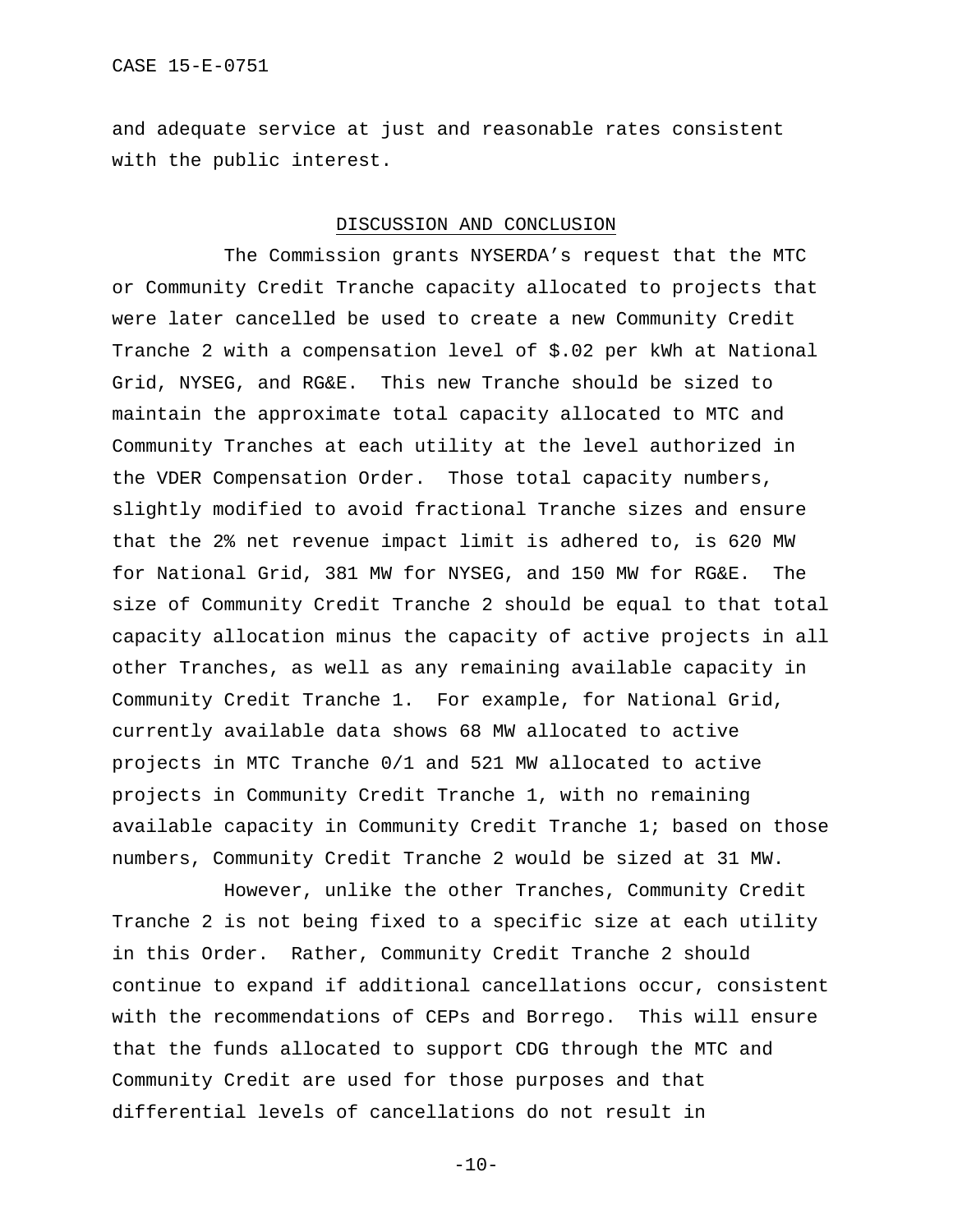inconsistent investment in CDG across utilities. To ensure that sufficient time is allowed such that projects currently in the queue are required to fully commit to their project by paying 100% of their interconnection costs, this practice of reallocating open capacity shall continue for a minimum of six months, until November 1, 2020. However, to avoid creating excessive uncertainty, this reallocation shall only occur at each utility until the Community Credit Tranche 2 at that utility is full and cancellations have slowed such that there are no cancellations for one calendar month.

National Grid, NYSEG, and RG&E shall each maintain a waitlist of projects that qualify at a time when no capacity is available in Community Credit Tranche  $2,11$  $2,11$  ordered by the date on which each project qualified. Whenever a cancellation results in additional capacity becoming available in Community Credit Tranche 2, it shall be allocated to projects on that waitlist, in order of qualification date, starting with the one that qualified earliest. Each utility shall update the size of Community Credit Tranche 2 at least once per month and immediately inform a developer when that developer is allocated capacity. Consistent with present practice, each utility shall also provide NYSERDA information each month on the capacity of each Tranche for publication on NYSERDA's website; in addition, each utility shall provide NYSERDA with the waitlist of projects that are eligible for Community Credit Tranche 2 but have not yet been allocated capacity, in order by qualification date, so that developers are aware of their position on the waitlist. To the extent that a Community Adder is authorized in National Grid, NYSEG, and RG&E, any project on the waitlist that reaches

<span id="page-10-0"></span><sup>&</sup>lt;sup>11</sup> For National Grid and NYSEG, this includes projects that qualified after Community Credit Tranche 1 was closed and before Community Credit Tranche 2 is open.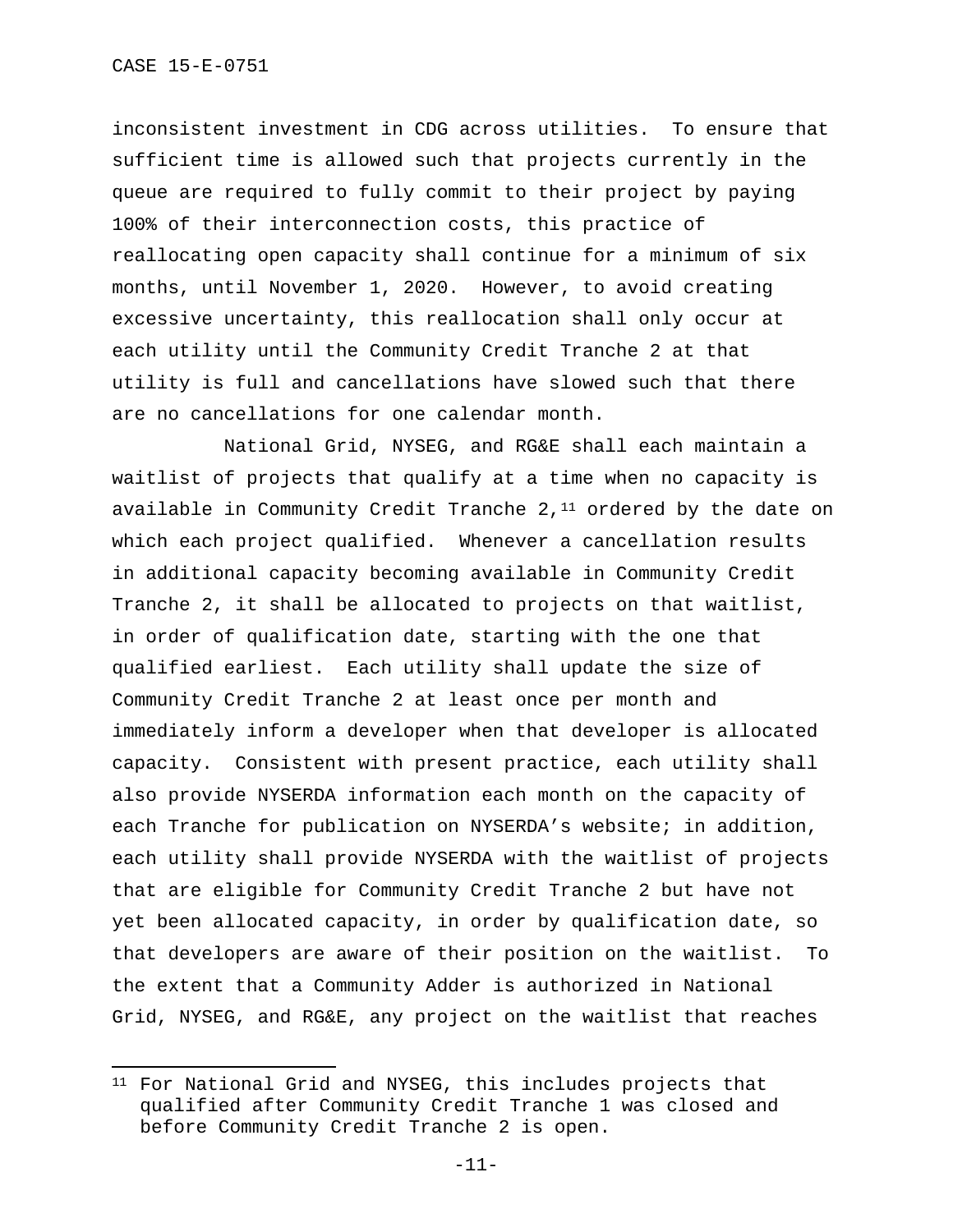the milestone for Community Adder allocation may forfeit its position on the waitlist and its eligibility for a Community Credit and elect to receive the Community Adder instead.

The deadlines in the Standardized Interconnection Requirements (SIR) generally require that projects that have qualified move forward, including paying the remainder of their interconnection costs by a fixed deadline, and thus should ensure that developers cancel nonviable projects within the reallocation period. However, as Borrego notes, these deadlines may not always result in the formal cancellation of projects without utility action. Borrego's concerns that utility forbearance in cancelling projects that miss deadlines or developers' requests for extensions could result in no-longerviable projects occupying queue space are reasonable. Generally, consistent with the SIR, utilities should cancel projects where the developer fails to make the full payment on time. Uniformly applied, this rule is fair and will ensure that community credits are available to projects that show continued progress toward interconnection. However, the Commission notes that, given current conditions, some additional extensions or flexibility may be appropriate, and expects to consider holistic action to address this issue.

The creation of and allocation of capacity to Community Credit Tranche 2 is not applied to Central Hudson and O&R, as MTC Tranche 3 in those two utilities experienced significant overflow such that the estimated net revenue impact in those utilities remains at approximately 2% even after attrition. In addition, Community Adders have already been authorized and are currently available in Central Hudson and O&R. The changes directed in this Order are also not applied to Con Edison, as Con Edison has minimal allocated capacity in its MTC Tranches and has substantial remaining capacity available in

-12-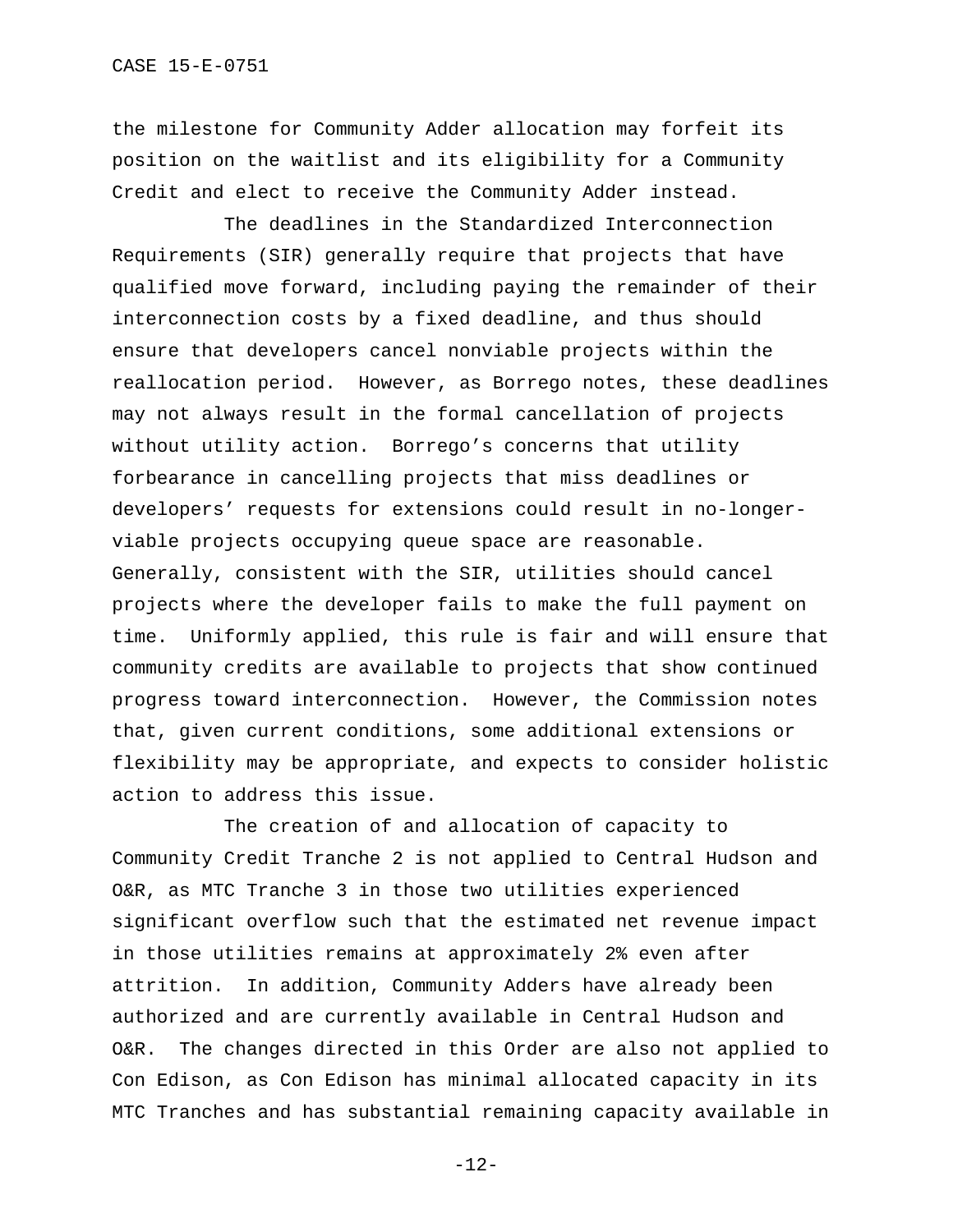its Community Credit Tranche; to the extent that any projects allocated capacity in Con Edison's Community Credit Tranche are subsequently cancelled, Con Edison should continue to return the capacity to that Tranche as is currently the practice.

The position of the Indicated Utilities regarding the reallocation of closed capacity appears to reflect a misunderstanding of NYSERDA's proposal. Their comments claim that granting the proposal would "significantly exceed the MW used in the calculations the Commission relied upon to justify the establishment of the Community Credit in the first instance" and specifically state that the proposal would result in 540 MW of CDG in Tranches at NYSEG and RG&E. This appears to be based on an assumption that NYSERDA would base the size of the new Community Credit Tranche on all cancelled projects. This is not correct; the proposal in the Petition is to restore the total capacity to the numbers used in the VDER Compensation Order, where the Community Credit was established, by reallocating capacity for projects that have cancelled since that Order was issued. Specifically, this would retain the total capacity of all Tranches at NYSEG and RG&E at 468 MW, as shown in Appendix B to the VDER Compensation Order. This reflects the fact that the sizing of the Community Credit Tranches in the VDER Compensation Order took into account all projects that were cancelled before that Order was issued. As the capacity is being moved from higher compensation MTC or Community Credit Tranches to a lower compensation Community Credit Tranche, this can only result in a reduction of net revenue impacts as compared to the VDER Compensation Order.

The Commission recognizes that there are serious disagreements among the parties regarding the appropriate level of the Community Adder. The NY-Sun Expansion Petition, filed by NYSERDA on November 25, 2019 in Case 19-E-0735, contains

-13-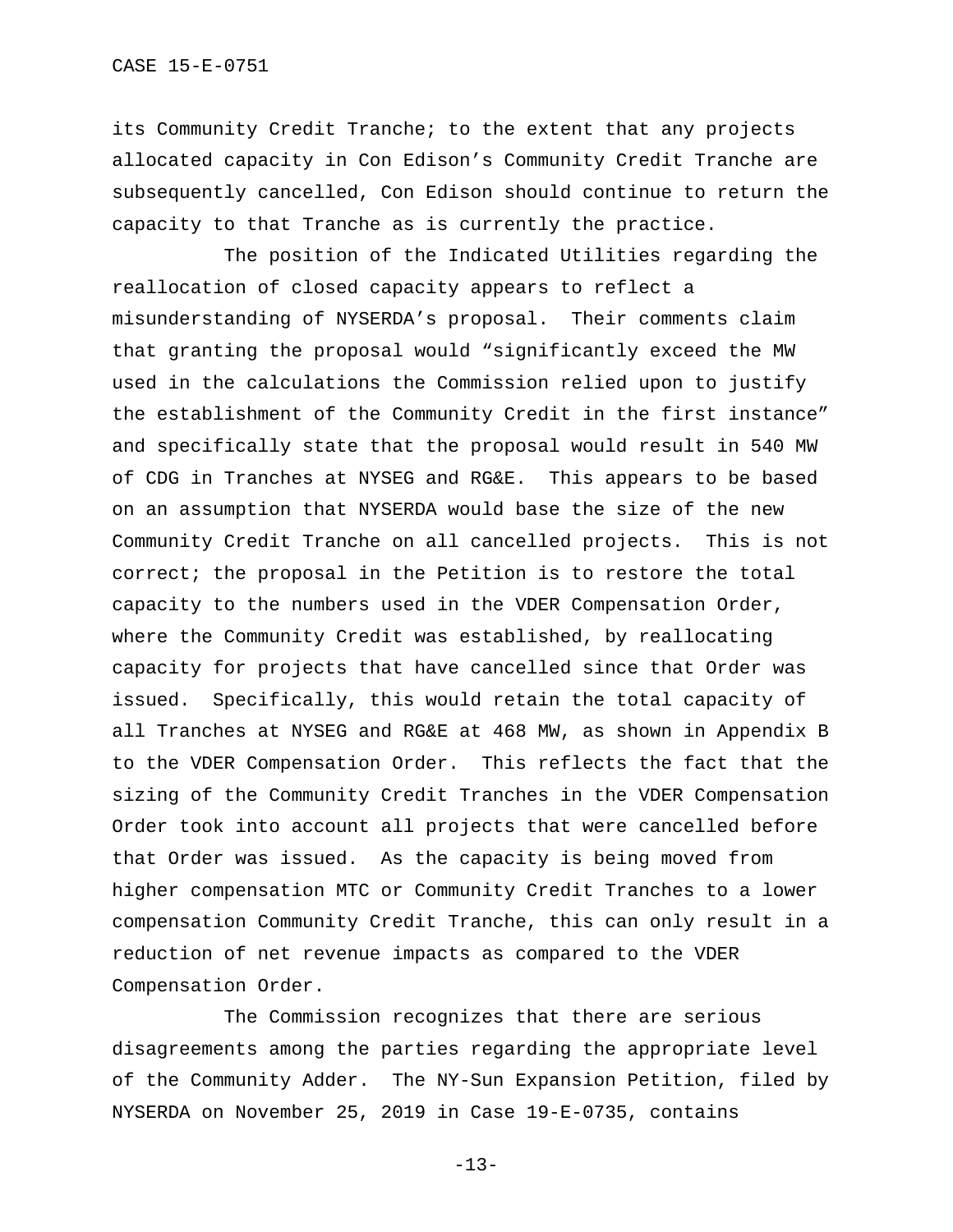proposals related to the continued availability and levels of the Community Adder, as well as proposals related to other NY-Sun incentives, including the base incentive and other adders. As the appropriate level of the Community Adder is interrelated with the level and availability of other incentives, considering the Community Adder as part of consideration of the NY-Sun Expansion Petition, rather than deciding upon it at this time, will allow for a more holistic consideration of its appropriate level. As the Community Credit Tranche 2 availability will continue to be allocated over at least the next six months, a minor delay in resolution of the level of the Community Adder will not result in a significant increase in uncertainty for developers.

National Grid, NYSEG, and RG&E are directed to file the tariff amendments needed to implement the Community Credit Tranche 2. As this Order was the subject of substantial public process, the requirements related to newspaper publication of tariff amendments are waived for those amendments.

## The Commission orders:

1. New York State Electric & Gas Corporation, Niagara Mohawk Power Corporation d/b/a National Grid, and Rochester Gas and Electric Corporation are directed to file, in conformance with the discussion in the body of this Order, tariff leaves implementing the modifications to the Value of Distributed Energy Resources policy and to the Value Stack in this order, on not less than 20 days' notice to become effective on May 1, 2020.

2. Consistent with the discussion in the body of this Order, New York State Electric & Gas Corporation (NYSEG), Niagara Mohawk Power Corporation d/b/a National Grid (National Grid), and Rochester Gas and Electric Corporation (RG&E)shall

-14-